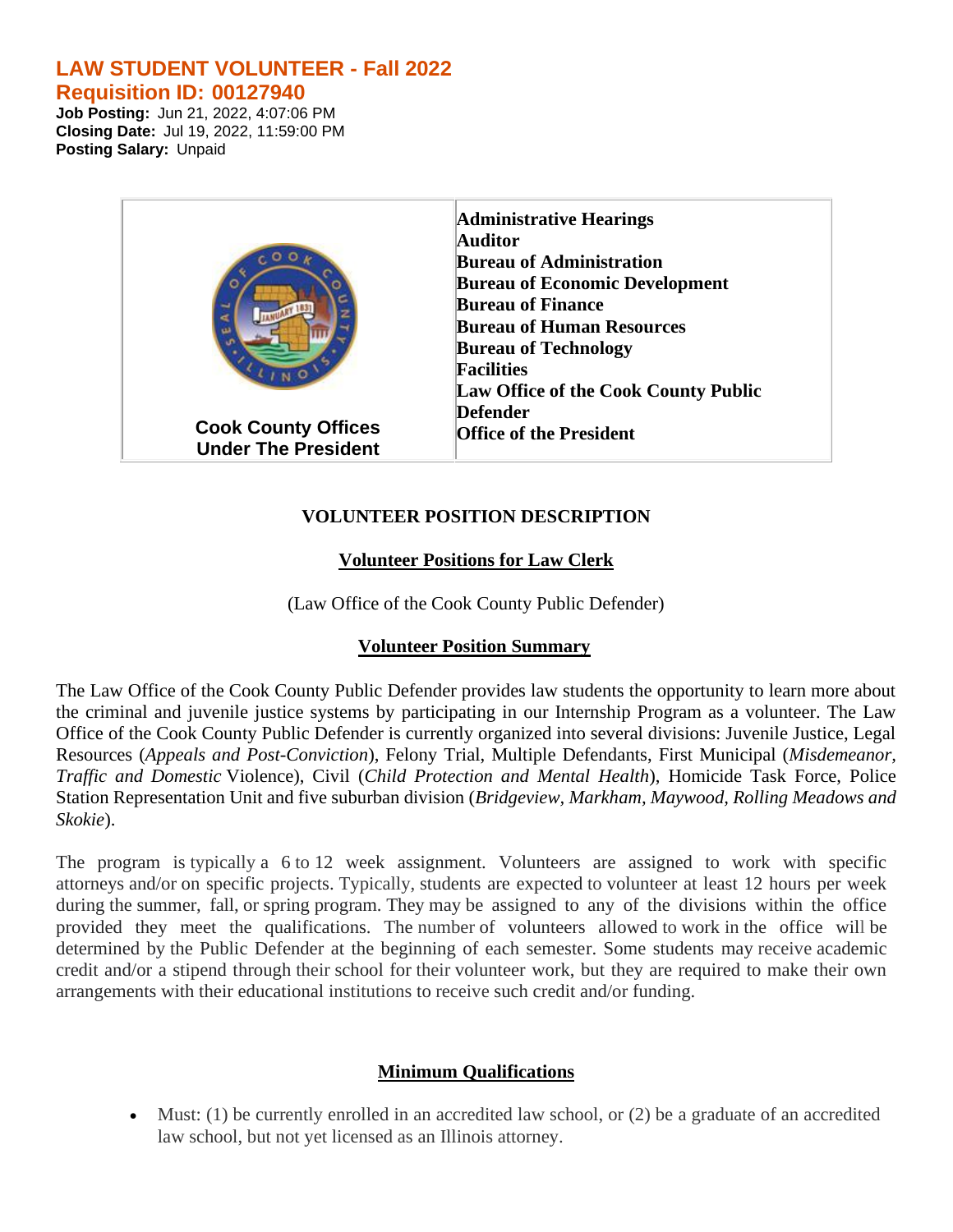- Must be able to volunteer for a minimum of four (4) weeks.
- Must be able to volunteer for a minimum of twelve (12) hours per week, during standard business hours **(Monday through Friday/ 9 a.m. to 5 p.m.).**

### **Preferred Qualifications**

- Current eligibility for S. Ct. Rule 711 License;
- Familiarity with various computer programs i.e., Microsoft Office, Power Point, Excel, etc. relevant to the law Office of the Public Defender;
- Ability to communicate and interact with culturally diverse clients.
- Strong writing and verbal communication skills
- Sound interviewing and interpersonal skills; and
- Strong bilingual verbal and written communication skills (Spanish, Polish, etc.).

**The duties listed are not set forth for purposes of limiting the assignment of work. They are not to be construed as a complete list of the many duties that may be performed by a volunteer.**

# **Application Materials**

### **Law Student Volunteer applicants must upload the following attachments to be considered:**

- 1. A current resume and one of the following:
	- a. Transcript\*, or
	- b. Letter of good standing, or
- c. Evidence of intent to sit for the Illinois Bar Exam

\*The most recent transcript available should be uploaded and must be obtained through your academic institution's registrar's office, academic institution's online portal or intranet or through your academic institution's credential service.

#### **Please Note:**

- 1. The transcript or letter of good standing must indicate proof of current enrollment in, or graduation from, an accredited law school.
- 2. Make sure that all required documents (a current resume and either the most recent academic transcript available or letter of good standing or evidence of intent to sit for the Illinois Bar Exam) are uploaded with your current application.
- 3. All applicants are required to submit the required documentation even if an applicant has previously applied as a Law Student Volunteer.
- 4. Documents loaded for any previous applications will not be considered.
- 5. Failure to upload all required documents prior to the closing date will result in disqualification from further consideration.